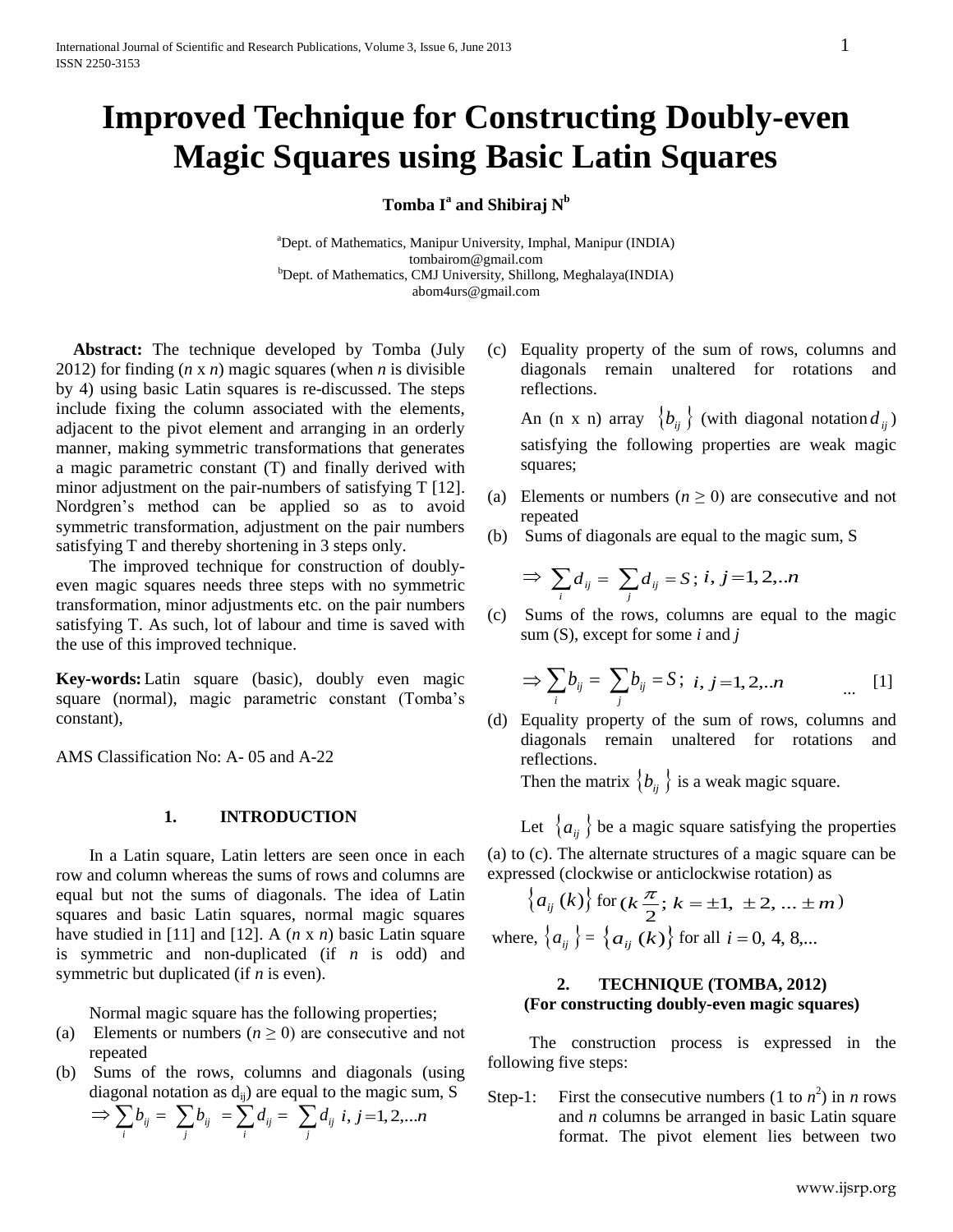numbers,  $\left(\frac{n}{2}\right)$  $\left(\frac{n^2}{2}\right)$  and  $\left(\frac{n^2}{2}+1\right)$ . Find the magic parametric constant,  $T = \{n^2 + 1\}$ 

- Step-2: Select the column associated with these two numbers, assign this column as main diagonal elements and arrange other (row) elements in an orderly manner to give diagonals sums equal
- Step-3: Make symmetric transformations of other elements (retaining the diagonal elements unchanged) to construct the extreme corner and central blocks of (2 x 2) each.
- Step-4: Reverting  $\frac{1}{2}$ {*n* 4} rows and columns in a systematic manner, a magic parametric constant (T) and a set of sub-magic parametric constants are generated. The reversion process will satisfy the following conditions;

(i) *n* (singly even),  $2 \le \{ \frac{n}{2} \pm 2k \} < (n-2)$  for  $k = 0, 1, 2 ... n$ (ii)  $n$  (doubly even),  $2 \le \frac{\lambda^{n-2}}{2} \pm 2k$   $\le (n-2)$  for  $k = 0, 1, 2...n$ 

- Step-5: Main adjustments should be made on the pairnumbers satisfying T, whereas minor adjustments should be made on other elements of sub-magic parametric constants to get the magic square for any doubly-even *n*.
- **Note:** The technique generates weak magic squares for any singly-even *n*. Different weak magic squares can be derived taking the central block arbitrarily any two of the pair numbers satisfying T.

#### 3. IMPROVED TECHNIQUE

#### **(For constructing doubly-even magic squares)**

The technique of constructing doubly-even magic square using basic Latin square can be improved with the application of Nordgren's method after step-2. The technique can be expressed as follows:

Let the  $n^2$  matrix  $\{a_{ij}\}\; ; \quad i, j = 1, 2, \ldots n$  with the consecutive numbers be arranged in basic Latin square format as;

|                   | $a_{11}$ $a_{12}$                               |                                    | $\ldots \quad a_{\mathbf{l}n-1} \quad a_{\mathbf{l}n} \quad  $ |
|-------------------|-------------------------------------------------|------------------------------------|----------------------------------------------------------------|
|                   | $\begin{array}{cc} a_{22} & a_{23} \end{array}$ | $a_{2n}$ $a_{21}$                  |                                                                |
| $\cdots$ $\cdots$ |                                                 |                                    |                                                                |
| $ a_{nn} a_{n1} $ |                                                 | $\ldots \quad a_{nn-2} \ a_{nn-1}$ |                                                                |

where, 
$$
\sum_{i} a_{ij} = S
$$
 for all *i* and  $S = \frac{1}{2} \{n(n^2 + 1)\} \dots [2]$ 

This condition is true for all *n* (odd or even) due to basic Latin square property. The pivot element is unique (for *n* is odd) but it lies between two numbers (for *n* is even).

Since the pivot element is not fixed, we select the column (row in case of LSF-2), associated with the numbers adjacent to the pivot element, assign it as the diagonal elements and arrange the other row (column) elements in an orderly manner to get a new matrix satisfying the property

$$
\sum_{i} d_{ij} = \sum_{j} d_{ij} = S \text{ for all } i \text{ and } j
$$
 [3]

Reflecting odd columns of 1<sup>st</sup>, 3<sup>rd</sup>, ... ( $\leq \left[\frac{n}{2}\right]$ ٦ L Γ  $\overline{2}$  $\frac{n}{n}$  th) and even columns of  $n^{\text{th}}$ ,  $(n-2)^{\text{th}}$ , ...  $(>\left[\frac{n}{2}+1\right]$ ٦ L  $\left[\frac{n}{2}+1\right]$  $\left[\frac{n}{1+1}\right]$ th) followed by reflection of odd rows of 1<sup>st</sup>, 3<sup>rd</sup>, ... ( $\leq \left[\frac{n}{2}\right]$ ן L Γ  $\overline{2}$  $\lfloor n \rfloor$  th) and even rows of  $n^{\text{th}}$ ,  $(n-2)^{\text{th}}$ , ...  $(>\frac{n}{2}+1]$  $\overline{\mathcal{C}}$ L  $\left[\frac{n}{2}+1\right]$  $\left[\frac{n}{1}+1\right]$  (th), the desired magic

square can be achieved.

The process of symmetric transformation and adjustment on the pair satisfying T is not required It gives  $\{\phi_{ij}\}$ satisfying,  $\sum_i b_{ij} = \sum_j b_{ij} = \sum_i d_{ij} = \sum_j$ *ij i*  $d_{ij} = \sum d_{ij}$  [4]  $\Rightarrow$   $\{b_{ij}\}\;$ ; *i*, *j* = 1,2,..*n* is the doubly even magic square.

## 4. STEPS FOR CONSTRUCTION FOR THE IMPROVED TECHNIQUE **(For doubly-even magic squares)**

Improved method for construction of magic square using basic Latin square is expressed in the following steps:

Step-1: First arrange the consecutive numbers 1 to  $n^2$  or  $(a_{11}$  *to*  $a_{nn}$  ) in basic Latin square format. Find  $T = |n^2 + 1|$ .

Step-2: The pivot element lies between  $a_{\frac{n}{2}, \frac{n}{2}+1}$  and  $a_{\frac{n}{2}+1, \frac{n}{2}+1}$ . It is associated with  $\left\lfloor \frac{n}{2}+1 \right\rfloor$  $\overline{\mathcal{C}}$  $\lfloor$  $\left[\frac{n}{2}+1\right]$  $\left[\frac{n}{1+1}\right]$  th column (or row in case of BLSF-2).

> Select this column, assign it as diagonal elements and arrange other row (column) elements in an orderly manner to give the diagonals sums equal. The process gives the central block of (2x2).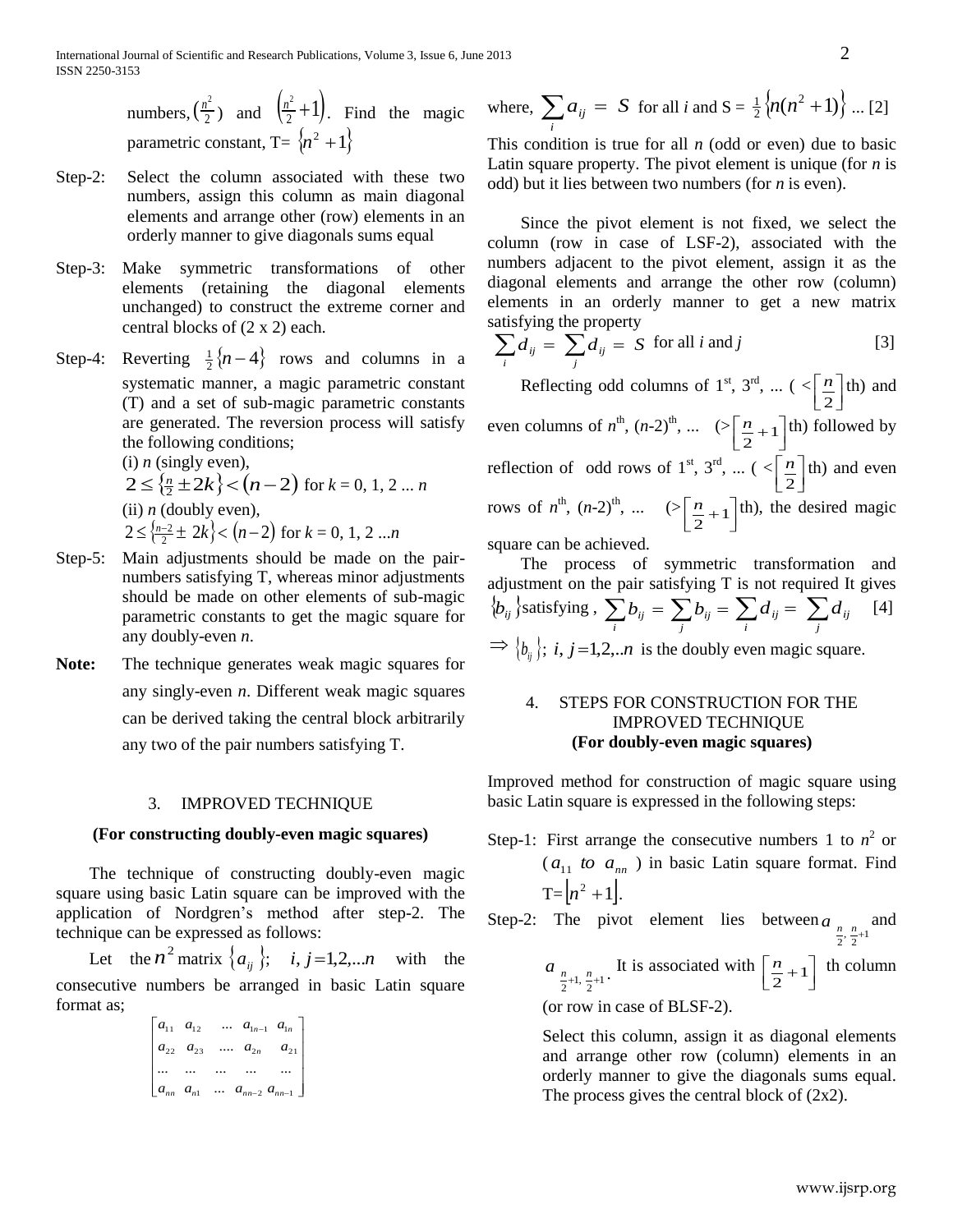| Step-3: Reflecting the first odd columns, less than $\left \frac{n}{2}\right $    |
|-----------------------------------------------------------------------------------|
| and last even columns greater than $\left\lceil \frac{n}{2} + 1 \right\rceil$ and |
| again reflecting the first odd rows, less than $\left  \frac{n}{2} \right $       |
| and last even rows, greater than $\left\lceil \frac{n}{2} + 1 \right\rceil$ , the |
| required magic square is generated.                                               |

The process will not affect the central (2x2) block.

## 5. ADVANTAGES

The improved technique needs no adjustments on the pair numbers satisfying T (Tomba's constants). The process diverts from the earlier method after step-2. In lieu of Step-3 to step-5, Nordgren's method is applied. The construction of doubly even magic squares can be completed in three steps only in lieu of 5 steps needed for the earlier method, developed by Tomba.

It generates doubly even magic squares of any *n* (divisible by 4) with different values in the central  $(2x2)$ block. The technique does not generate extreme corner (2x2) blocks. Therefore, lot of labour and time is saved with the use of this improved technique.

#### 6. NUMERICAL EXAMPLES

#### 6.1: **To construct a (4 x 4) magic square**

Step-1: The numbers  $(1 \text{ to } 16)$  in 4 rows and 4 columns, arranged in basic Latin square format be:

|    | 2  | 3  | 4  |
|----|----|----|----|
| 6  |    | 8  | 5  |
|    | 12 | 9  | 10 |
| 16 | 3  | 14 | 15 |

*i*

The arrangement gives the column totals equal,  $\sum a_{ij} = 34$  for all i. Here, S = 34 and T = 17. *i*

Step-2: Select the column associated with the numbers 8 and 9 (say 3, 8, 9, 14) and assign it as diagonal elements. Rearranging the other elements in an orderly manner gives a new matrix satisfying  $\sum_{i} d_{ij} = \sum_{j}$ *ij*  $d_{ij} = \sum d_{ij} = 34$ 

| 15 |    |   |  |
|----|----|---|--|
| 16 | 12 | 8 |  |
| 13 | 9  |   |  |
| 14 | 10 | 6 |  |

Step-3: Reflecting the odd columns, less than 2 and even columns greater than 3 and again reflecting the same odd rows less than 2 and even rows greater than 3  $\Rightarrow$  Reflecting the first column, 4<sup>th</sup> column and

again reflecting the first row and fourth row

| 3 <sup>1</sup> |    |    | $11 \;   \; 15$ |    |   |
|----------------|----|----|-----------------|----|---|
| 16             | 12 |    |                 | 13 | 2 |
| 13             |    |    |                 | 16 |   |
|                |    | 10 |                 |    |   |

|    |   |    | 14 |
|----|---|----|----|
| 13 |   | 8  |    |
| 16 | 9 | 5  | 4  |
|    | 6 | 10 | l5 |

It represents the (4x4) magic square with  $T = 17$ 

#### 6.2 **To construct (8 x 8) magic square**

Step-1: Let the consecutive numbers be  $(1, 2, 3, \ldots 64)$  in 8 rows and 8 columns be arranged in basic Latin Square format as:

|    | 2  | 3  | 4  | 5  | 6  | 7  | 8  |
|----|----|----|----|----|----|----|----|
| 10 | 11 | 12 | 13 | 14 | 15 | 16 | 9  |
| 19 | 20 | 21 | 22 | 23 | 24 | 17 | 18 |
| 28 | 29 | 30 | 31 | 32 | 25 | 26 | 27 |
| 37 | 38 | 39 | 40 | 33 | 34 | 35 | 36 |
| 46 | 47 | 48 | 41 | 42 | 43 | 44 | 45 |
| 55 | 56 | 49 | 50 | 51 | 52 | 53 | 54 |
| 64 | 57 | 58 | 59 | 60 | 61 | 62 | 63 |

Step-2: Select the  $5<sup>th</sup>$  column, associated with the element 32 and 33, assign it as diagonal elements.

Rearranging the other row elements in an orderly manner gives a new matrix satisfying the diagonal sums equal.

| 53 | 45 | 37 | 29 | 21 | 13 | 5 |
|----|----|----|----|----|----|---|
| 54 | 46 | 38 | 30 | 22 | 14 | 6 |
| 55 | 47 | 39 | 31 | 23 | 15 | 7 |
| 56 | 48 | 40 | 32 | 24 | 16 | 8 |
| 49 | 41 | 33 | 25 | 17 | 9  |   |
| 50 | 42 | 34 | 26 | 18 | 10 | 2 |
| 51 | 43 | 35 | 27 | 19 | 11 | 3 |
| 52 | 44 | 36 | 28 | 20 | 12 | 4 |
|    |    |    |    |    |    |   |

Step-3: Reflecting  $1^{st}$ ,  $3^{rd}$  columns and  $6^{th}$  and  $8^{th}$  columns; and again reflecting  $1<sup>st</sup>$ ,  $3<sup>rd</sup>$  rows and  $6<sup>th</sup>$  and  $8<sup>th</sup>$ rows, the 8x8 magic square is generated.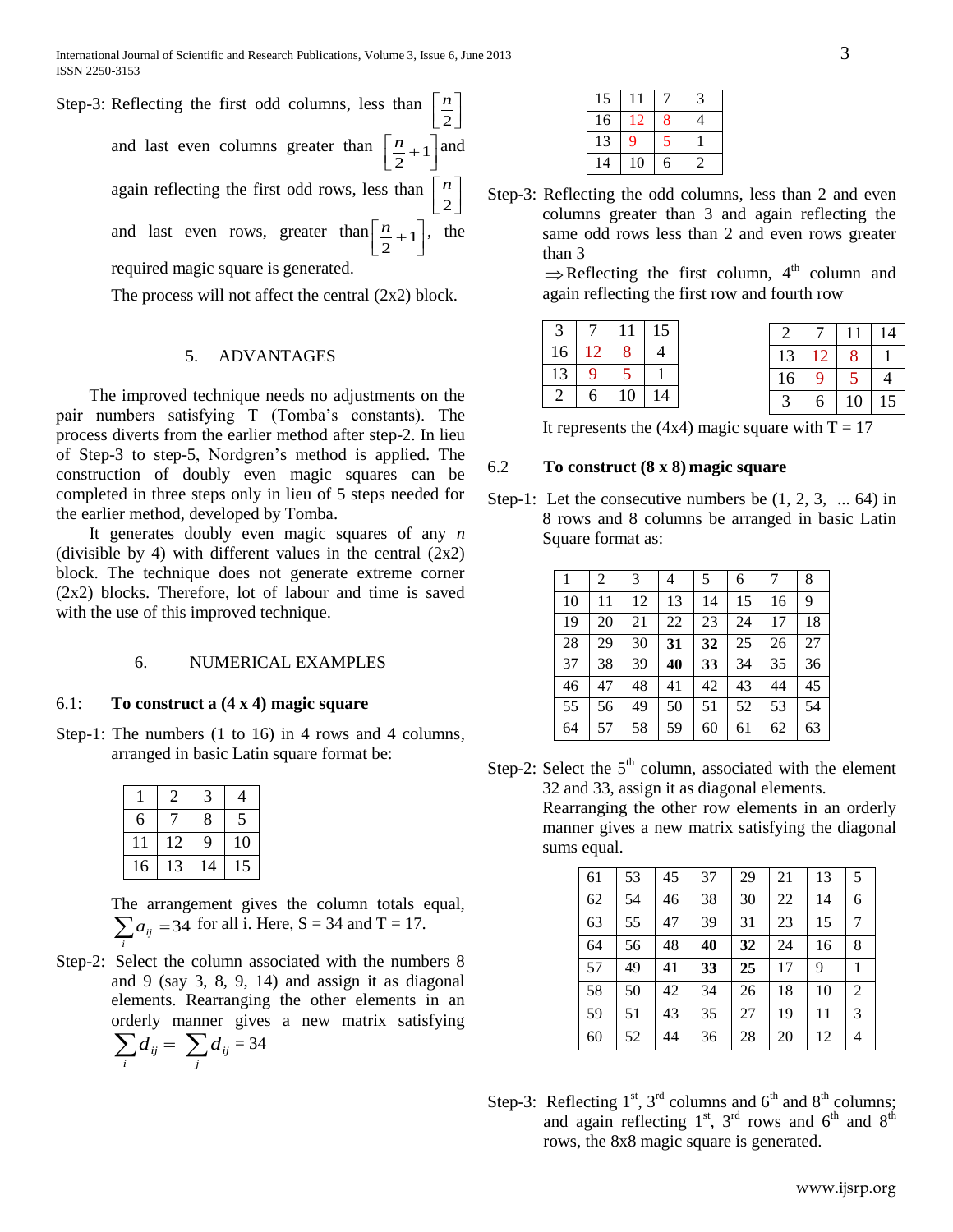| 60 | 53 | 44 | 37 | 29 | 20 | 13 | $\overline{4}$ |
|----|----|----|----|----|----|----|----------------|
| 59 | 54 | 43 | 38 | 30 | 19 | 14 | 3              |
| 58 | 55 | 42 | 39 | 31 | 18 | 15 | 2              |
| 57 | 56 | 41 | 40 | 32 | 17 | 16 |                |
| 64 | 49 | 48 | 33 | 25 | 24 | 9  | 8              |
| 63 | 50 | 47 | 34 | 26 | 23 | 10 | 7              |
| 62 | 51 | 46 | 35 | 27 | 22 | 11 | 6              |
| 61 | 52 | 45 | 36 | 28 | 21 | 12 | 5              |

| 260 | 260 | 260 | 260 | 260 | 260 | 260 | 260 | 260 |
|-----|-----|-----|-----|-----|-----|-----|-----|-----|
| 5   | 12  | 21  | 28  | 36  | 45  | 52  | 61  | 260 |
| 62  | 51  | 46  | 35  | 27  | 22  | 11  | 6   | 260 |
| 7   | 10  | 23  | 26  | 34  | 47  | 50  | 63  | 260 |
| 64  | 49  | 48  | 33  | 25  | 24  | 9   | 8   | 260 |
| 57  | 56  | 41  | 40  | 32  | 17  | 16  | 1   | 260 |
| 2   | 15  | 18  | 31  | 39  | 42  | 55  | 58  | 260 |
| 59  | 54  | 43  | 38  | 30  | 19  | 14  | 3   | 260 |
| 4   | 13  | 20  | 29  | 37  | 44  | 53  | 60  | 260 |

It represents the 8x8 magic square with  $T = 65$ 

# **6.3 To construct (12 x 12) magic square**

Step 1: Let the numbers 1 to 144 be arranged in Latin Square format be;

| $\overline{1}$ | $\overline{c}$ | 3   | 4   | 5   | 6   | $\overline{7}$ | 8   | 9   | 10  | 11  | 12  |
|----------------|----------------|-----|-----|-----|-----|----------------|-----|-----|-----|-----|-----|
| 14             | 15             | 16  | 17  | 18  | 19  | 20             | 21  | 22  | 23  | 24  | 13  |
| 27             | 28             | 29  | 30  | 31  | 32  | 33             | 34  | 35  | 36  | 25  | 26  |
| 40             | 41             | 42  | 43  | 44  | 45  | 46             | 47  | 48  | 37  | 38  | 39  |
| 53             | 54             | 55  | 56  | 57  | 58  | 59             | 60  | 49  | 50  | 51  | 52  |
| 66             | 67             | 68  | 69  | 70  | 71  | 72             | 61  | 62  | 63  | 64  | 65  |
| 79             | 80             | 81  | 82  | 83  | 84  | 73             | 74  | 75  | 76  | 77  | 78  |
| 92             | 93             | 94  | 95  | 96  | 85  | 86             | 87  | 88  | 89  | 90  | 91  |
| 105            | 106            | 107 | 108 | 97  | 98  | 99             | 100 | 101 | 102 | 103 | 104 |
| 118            | 119            | 120 | 109 | 110 | 111 | 112            | 113 | 114 | 115 | 116 | 117 |
| 131            | 132            | 121 | 122 | 123 | 124 | 125            | 126 | 127 | 128 | 129 | 130 |
| 144            | 133            | 134 | 135 | 136 | 137 | 138            | 139 | 140 | 141 | 142 | 143 |

Step 2: The pivot lies between 72 and 73.

Select the  $7^{\text{th}}$  i.e the  $\left\lfloor \frac{n}{2} + 1 \right\rfloor$ ⅂  $\overline{\phantom{a}}$  $\left[\frac{n}{2}+1\right]$  $\left[\frac{n}{n+1}\right]$  'th column, associated

with these elements and assign it as diagonal elements.

Rearranging the other elements in an orderly manner to get a new (12 x 12) array, satisfying column sums equal

| 140 | 128 | 116 | 104 | 92 | 80 | 68 | 56 | 44 | 32 | 20 | 8              |
|-----|-----|-----|-----|----|----|----|----|----|----|----|----------------|
| 141 | 129 | 117 | 105 | 93 | 81 | 69 | 57 | 45 | 33 | 21 | 9              |
| 142 | 130 | 118 | 106 | 94 | 82 | 70 | 58 | 46 | 34 | 22 | 10             |
| 143 | 131 | 119 | 107 | 95 | 83 | 71 | 59 | 47 | 35 | 23 | 11             |
| 144 | 132 | 120 | 108 | 96 | 84 | 72 | 60 | 48 | 36 | 24 | 12             |
| 133 | 121 | 109 | 97  | 85 | 73 | 61 | 49 | 37 | 25 | 13 | 1              |
| 134 | 122 | 110 | 98  | 86 | 74 | 62 | 50 | 38 | 26 | 14 | $\overline{c}$ |
| 135 | 123 | 111 | 99  | 87 | 75 | 63 | 51 | 39 | 27 | 15 | 3              |
| 136 | 124 | 112 | 100 | 88 | 76 | 64 | 52 | 40 | 28 | 16 | 4              |
| 137 | 125 | 113 | 101 | 89 | 77 | 65 | 53 | 41 | 29 | 17 | 5              |
| 138 | 126 | 114 | 102 | 90 | 78 | 66 | 54 | 42 | 30 | 18 | 6              |

It gives the central block of  $(2x2)$  as



Step 3: Reflecting the  $1^{st}$ ,  $3^{rd}$ ,  $5^{th}$ (less than  $6<sup>th</sup>$ )  $8<sup>th</sup>$ ,  $10<sup>th</sup>$  and  $12<sup>th</sup>$  columns (greater than  $7<sup>th</sup>$ ) and again reflecting the same odd and even rows  $(1^{st}, 3^{rd}, 5^{th}$  rows and  $8^{th}$ ,  $10^{th}$ ,  $12^{th}$  rows), the 12 x 12 magic square is generated.

| 138            | 127 | 114 | 103 | 90 | 79 | 67 | 54 | 43  | 30  | 19  | 6                       |
|----------------|-----|-----|-----|----|----|----|----|-----|-----|-----|-------------------------|
| 137            | 128 | 113 | 104 | 89 | 80 | 68 | 53 | 44  | 29  | 20  | 5                       |
| 136            | 129 | 112 | 105 | 88 | 81 | 69 | 52 | 45  | 28  | 21  | $\overline{\mathbf{4}}$ |
| 135            | 130 | 111 | 106 | 87 | 82 | 70 | 51 | 46  | 27  | 22  | 3                       |
| 134            | 131 | 110 | 107 | 86 | 83 | 71 | 50 | 47  | 26  | 23  | $\overline{c}$          |
| 133            | 132 | 109 | 108 | 85 | 84 | 72 | 49 | 48  | 25  | 24  | $\mathbf{1}$            |
| 144            | 121 | 120 | 97  | 96 | 73 | 61 | 60 | 37  | 36  | 13  | 12                      |
| 143            | 122 | 119 | 98  | 95 | 74 | 62 | 59 | 38  | 35  | 14  | 11                      |
| 142            | 123 | 118 | 99  | 94 | 75 | 63 | 58 | 39  | 34  | 15  | 10                      |
| 141            | 124 | 117 | 100 | 93 | 76 | 64 | 57 | 40  | 33  | 16  | 9                       |
| 140            | 125 | 116 | 101 | 92 | 77 | 65 | 56 | 41  | 32  | 17  | 8                       |
| 139            | 126 | 115 | 102 | 91 | 78 | 66 | 55 | 42  | 31  | 18  | $\overline{7}$          |
|                |     |     |     |    |    |    |    |     |     |     |                         |
| 6              | 19  | 30  | 43  | 54 | 67 | 79 | 90 | 103 | 114 | 127 | 138                     |
| 137            | 128 | 113 | 104 | 89 | 80 | 68 | 53 | 44  | 29  | 20  | 5                       |
| $\overline{4}$ | 21  | 28  | 45  | 52 | 69 | 81 | 88 | 105 | 112 | 129 | 136                     |
| 135            | 130 | 111 | 106 | 87 | 82 | 70 | 51 | 46  | 27  | 22  | 3                       |
| $\overline{c}$ | 23  | 26  | 47  | 50 | 71 | 83 | 86 | 107 | 110 | 131 | 134                     |
| 133            | 132 | 109 | 108 | 85 | 84 | 72 | 49 | 48  | 25  | 24  | $\mathbf{1}$            |
| 144            | 121 | 120 | 97  | 96 | 73 | 61 | 60 | 37  | 36  | 13  | 12                      |
| 11             | 14  | 35  | 38  | 59 | 62 | 74 | 95 | 98  | 119 | 122 | 143                     |
| 142            | 123 | 118 | 99  | 94 | 75 | 63 | 58 | 39  | 34  | 15  | 10                      |
| 9              | 16  | 33  | 40  | 57 | 64 | 76 | 93 | 100 | 117 | 124 | 141                     |
| 140            | 125 | 116 | 101 | 92 | 77 | 65 | 56 | 41  | 32  | 17  | 8                       |
| $\overline{7}$ | 18  | 31  | 42  | 55 | 66 | 78 | 91 | 102 | 115 | 126 | 139                     |
|                |     |     |     |    |    |    |    |     |     |     |                         |

# The central block remains unchanged.

7. CONCLUSION

The technique can be used for finding magic squares from basic Latin squares of any order  $(n \geq 1)$ , for *n* is doubly-even). The construction is done by fixing the